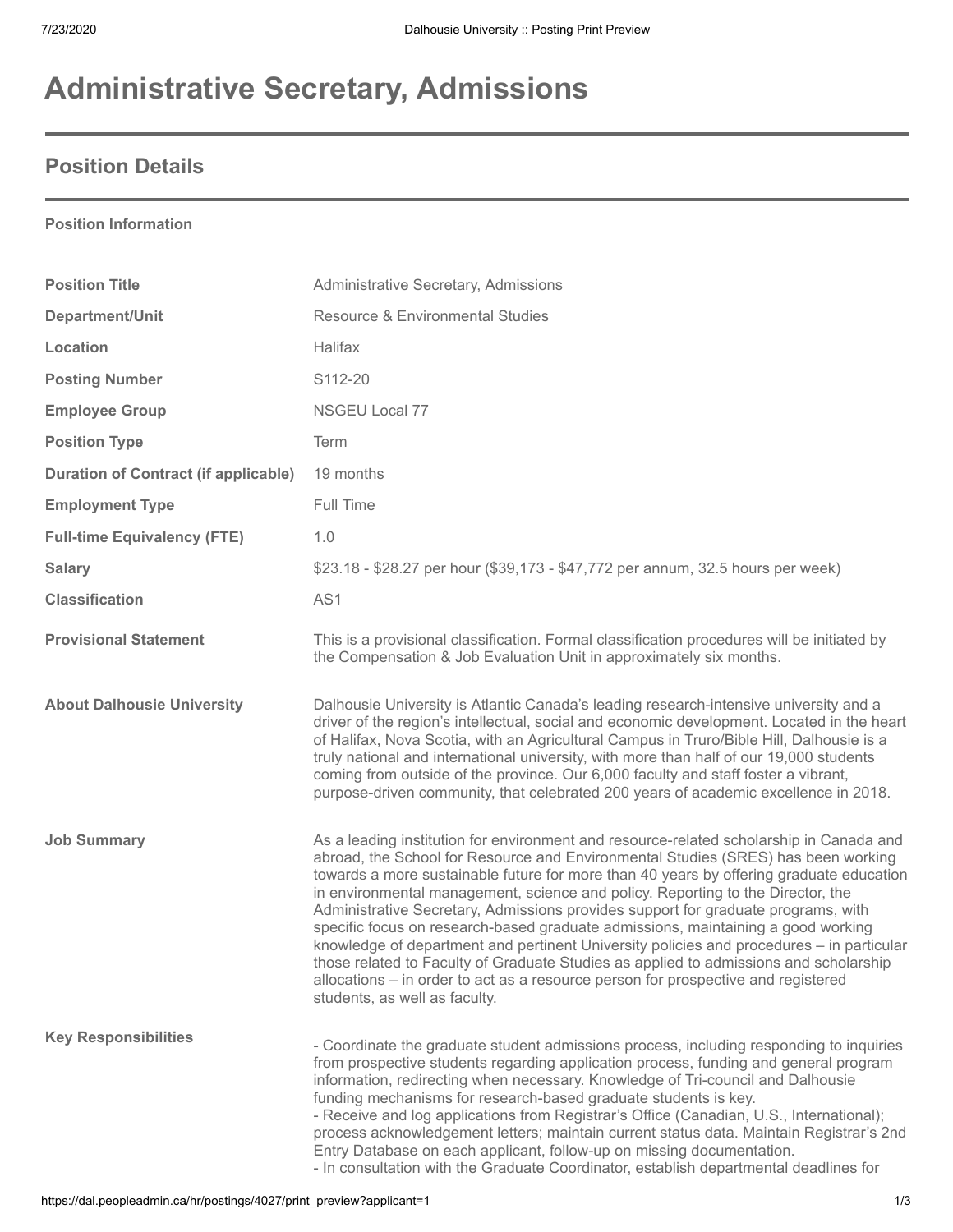| 7/23/2020                                                | Dalhousie University :: Posting Print Preview                                                                                                                                                                                                                                                                                                                                                                                                                                                                                                                                                                                                                                                                                 |
|----------------------------------------------------------|-------------------------------------------------------------------------------------------------------------------------------------------------------------------------------------------------------------------------------------------------------------------------------------------------------------------------------------------------------------------------------------------------------------------------------------------------------------------------------------------------------------------------------------------------------------------------------------------------------------------------------------------------------------------------------------------------------------------------------|
|                                                          | completion and submission to Faculty of Graduate Studies, applications for various<br>scholarships and Postdoctoral Fellow applicants. Compile scholarship and Postdoctoral<br>applications, following up on missing documentation when required.<br>- Act as a resource person for registered students, assign mailboxes and desk space,<br>monitor enrollments, and compile student data.<br>- Coordinate the academic timetable, gathering information and inputting it, consulting<br>other departments for cross-listed courses. Review draft timetable for errors, and act as<br>the primary contact for any questions or issues.<br>- Provide reception for the school, answering the telephone and greeting visitors. |
| <b>Note</b>                                              | This is a 19 month Term position with the possibility of conversion to a regular<br>appointment subject to funding.                                                                                                                                                                                                                                                                                                                                                                                                                                                                                                                                                                                                           |
| Qualifications                                           | Business/Office Administration diploma with at least two years' related administrative<br>experience, preferably in a university setting (or an equivalent combination of training<br>and experience) is required. Computer proficiency is required, especially Microsoft<br>Office. Demonstrated interpersonal, communication and organizational skills are<br>essential. Must have an attention to detail, as well as the ability to work independently.<br>Understanding of either the Dalhousie or Tri-Council graduate student funding protocols<br>will be an asset.                                                                                                                                                    |
| <b>Job Competencies</b>                                  |                                                                                                                                                                                                                                                                                                                                                                                                                                                                                                                                                                                                                                                                                                                               |
| <b>Additional Information</b>                            | Dalhousie University supports a healthy and balanced lifestyle. Our total compensation<br>package includes a defined benefit pension plan, health and dental plans, a health<br>spending account, an employee and family assistance program and a tuition assistance<br>program.                                                                                                                                                                                                                                                                                                                                                                                                                                              |
| <b>Application Consideration</b>                         | Bargaining unit employees for NSGEU local 77 are given first consideration and will be<br>notified regarding the status of their application. All other applicants will be considered<br>when there is no qualified internal candidate.                                                                                                                                                                                                                                                                                                                                                                                                                                                                                       |
|                                                          | We thank all applicants for their interest, however, only candidates selected for an<br>interview will be contacted.                                                                                                                                                                                                                                                                                                                                                                                                                                                                                                                                                                                                          |
| <b>Diversity Statement</b>                               | Dalhousie University is committed to fostering a collegial culture grounded in diversity<br>and inclusiveness. The university encourages applications from Indigenous persons,<br>persons with a disability, racially visible persons, women, persons of a minority sexual<br>orientation and/or gender identity, and all candidates who would contribute to the<br>diversity of our community. For more information, please visit<br>www.dal.ca/hiringfordiversity.                                                                                                                                                                                                                                                          |
| <b>Posting Detail Information</b>                        |                                                                                                                                                                                                                                                                                                                                                                                                                                                                                                                                                                                                                                                                                                                               |
| <b>Number of Vacancies</b>                               | 1                                                                                                                                                                                                                                                                                                                                                                                                                                                                                                                                                                                                                                                                                                                             |
| <b>Open Date</b>                                         | 07/23/2020                                                                                                                                                                                                                                                                                                                                                                                                                                                                                                                                                                                                                                                                                                                    |
| <b>Close Date</b>                                        | 08/06/2020                                                                                                                                                                                                                                                                                                                                                                                                                                                                                                                                                                                                                                                                                                                    |
| <b>Open Until Filled</b>                                 | <b>No</b>                                                                                                                                                                                                                                                                                                                                                                                                                                                                                                                                                                                                                                                                                                                     |
| <b>Special Instructions to Applicant</b>                 |                                                                                                                                                                                                                                                                                                                                                                                                                                                                                                                                                                                                                                                                                                                               |
| <b>Quick Link for Direct Access to</b><br><b>Posting</b> | http://dal.peopleadmin.ca/postings/4027                                                                                                                                                                                                                                                                                                                                                                                                                                                                                                                                                                                                                                                                                       |

# **Supplemental Questions**